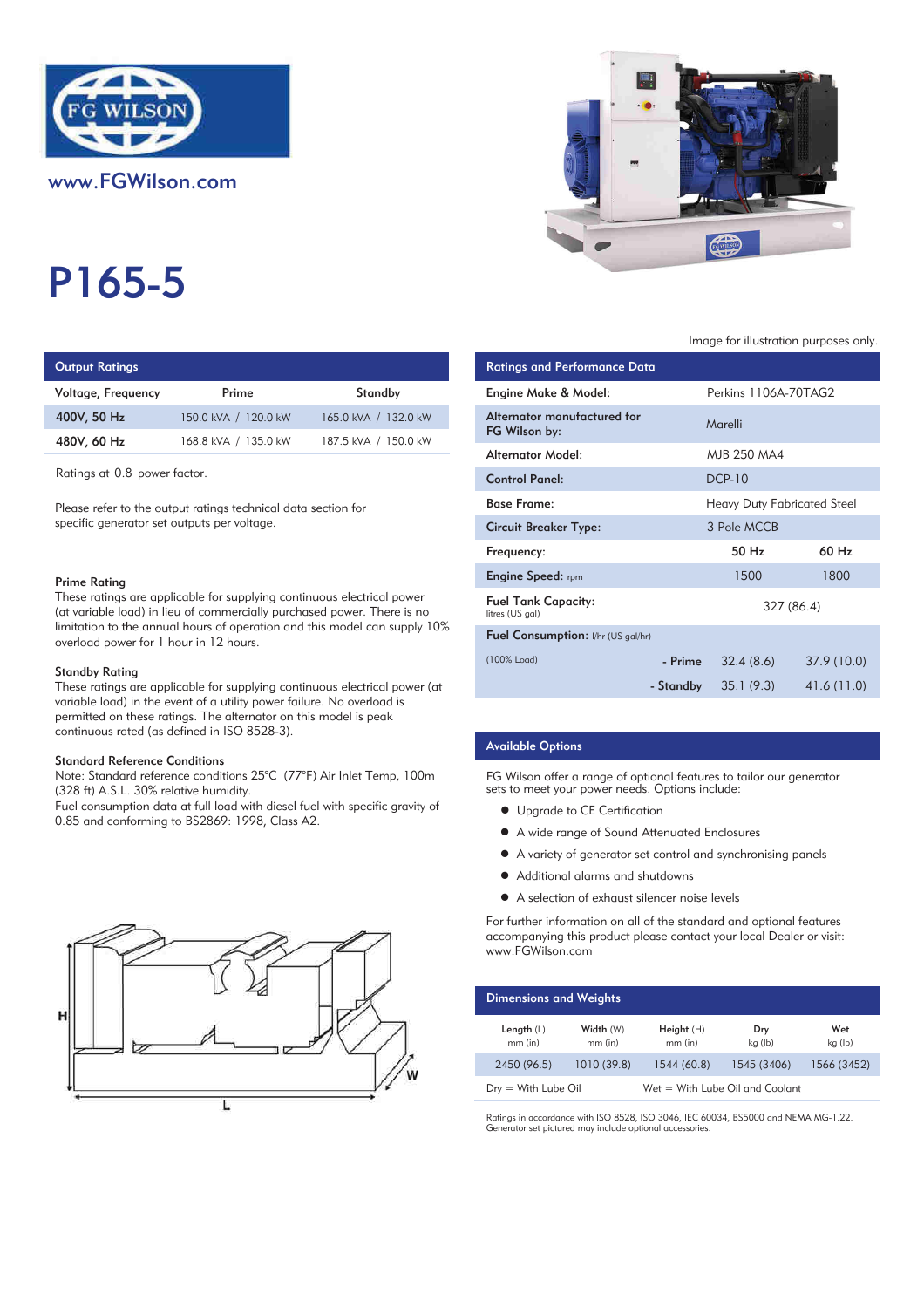| Engine Technical Data                                       |                        |                                                 | <b>Air Systems</b>    |
|-------------------------------------------------------------|------------------------|-------------------------------------------------|-----------------------|
| No. of Cylinders / Alignment:                               |                        | 6 / In Line                                     | Air Filter Ty         |
| Cycle:                                                      |                        | 4 Stroke                                        | <b>Combustion</b>     |
| Bore / Stroke: mm (in)                                      |                        | 105.0 (4.1)/135.0 (5.3)                         |                       |
| Induction:                                                  |                        | Turbocharged Air To Air<br><b>Charge Cooled</b> | Max. Comb             |
| Cooling Method:                                             |                        | Water                                           | <b>Restriction:</b>   |
| <b>Governing Type:</b>                                      |                        | Mechanical                                      |                       |
| <b>Governing Class:</b>                                     |                        | ISO 8528 G2                                     |                       |
| <b>Compression Ratio:</b>                                   |                        | 16.0:1                                          | <b>Cooling Sys</b>    |
| Displacement: I (cu. in)                                    |                        | 7.0 (427.8)                                     | <b>Cooling Sys</b>    |
| <b>Moment of Inertia:</b> $kg \, m^2$ (lb/in <sup>2</sup> ) |                        | 1.53 (5228)                                     | Water Pum             |
| <b>Engine Electrical System:</b>                            |                        |                                                 | <b>Heat Reject</b>    |
|                                                             | - Voltage / Ground     | 12/Negative                                     | kW (Btu/min)          |
|                                                             | - Battery Charger Amps | 85                                              |                       |
| Weight: kg (lb)                                             | - Dry                  | 788 (1737)                                      | <b>Heat Radia</b>     |
|                                                             | - Wet                  | 822 (1812)                                      | $kW(R_{\rm tri/min})$ |

| Performance                 |           | $50$ Hz        | $60$ Hz        |
|-----------------------------|-----------|----------------|----------------|
| <b>Engine Speed:</b> rpm    |           | 1500           | 1800           |
| Gross Engine Power: kW (hp) |           |                |                |
|                             | - Prime   | 136.0 (182.0)  | 155.4 (208.0)  |
|                             | - Standby | 149.1 (200.0)  | 171.8 (230.0)  |
| <b>BMEP:</b> $kPa$ (psi)    |           |                |                |
|                             | - Prime   | 1551.0 (225.0) | 1477.0 (214.2) |
|                             | - Standby | 1701.0 (246.7) | 1633.0 (236.8) |

| <b>Fuel System</b>       |                                           |                            |           |           |  |  |
|--------------------------|-------------------------------------------|----------------------------|-----------|-----------|--|--|
| <b>Fuel Filter Type:</b> |                                           | Replaceable Element        |           |           |  |  |
| Recommended Fuel:        |                                           | Class A2 Diesel or BSEN590 |           |           |  |  |
|                          | <b>Fuel Consumption:</b> I/hr (US gal/hr) |                            |           |           |  |  |
|                          | 110%                                      | 100%                       | 75%       | 50%       |  |  |
| Prime                    | Load                                      | Load                       | Load      | Load      |  |  |
| 50 Hz                    | 35.1(9.3)                                 | 32.4(8.6)                  | 25.0(6.6) | 16.7(4.4) |  |  |
| $60$ Hz                  | 41.6(11.0)                                | 37.9 (10.0)                | 29.2(7.7) | 19.9(5.3) |  |  |
|                          |                                           |                            |           |           |  |  |

I

|                | 100%       | 75%       | 50%       |
|----------------|------------|-----------|-----------|
| <b>Standby</b> | Load       | Load      | Load      |
| 50 Hz          | 35.1(9.3)  | 27.3(7.2) | 18.4(4.9) |
| 60 Hz          | 41.6(11.0) | 32.1(8.5) | 22.0(5.8) |

(Based on diesel fuel with a specific gravity of 0.85 and conforming to BS2869, Class A2)

| <b>Air Systems</b>                                                 | 50 Hz         | $60$ Hz    |
|--------------------------------------------------------------------|---------------|------------|
| Air Filter Type:                                                   | Paper Element |            |
| <b>Combustion Air Flow:</b> m <sup>3</sup> /min (cfm)              |               |            |
| - Prime                                                            | 10.0(354)     | 14.4 (509) |
| - Standby                                                          | 10.7(377)     | 15.0 (529) |
| Max. Combustion Air Intake<br><b>Restriction:</b> kPa (in $H_2O$ ) | 3.0(12.0)     | 3.0(12.0)  |

| 16.0:1      |       | <b>Cooling System</b>                                                     |           | 50 Hz         | 60 Hz        |
|-------------|-------|---------------------------------------------------------------------------|-----------|---------------|--------------|
| 7.0 (427.8) |       | Cooling System Capacity: I (US gal)                                       |           | 21.0(5.5)     | 21.0(5.5)    |
| 1.53 (5228) |       | <b>Water Pump Type:</b>                                                   |           |               | Centrifugal  |
|             |       | Heat Rejected to Water & Lube Oil:                                        |           |               |              |
| 12/Negative |       | kW (Btu/min)                                                              | - Prime   | 69.1 (3930)   | 73.5 (4180)  |
| 85          |       |                                                                           | - Standby | 75.7 (4305)   | 80.1 (4555)  |
| 788 (1737)  |       | Heat Radiation to Room: Heat radiated from engine and alternator          |           |               |              |
| 822 (1812)  |       | kW (Btu/min)                                                              | - Prime   | 20.0 (1137)   | 22.6 (1285)  |
|             |       |                                                                           | - Standby | 22.3 (1268)   | 25.0 (1422)  |
|             |       | Radiator Fan Load: kW (hp)                                                |           | 4.5(6.0)      | 8.0(10.7)    |
| $50$ Hz     | 60 Hz | Radiator Cooling Airflow: m <sup>3</sup> /min (cfm)                       |           | 303.4 (10714) | 239.4 (8454) |
| 1500        | 1800  | <b>External Restriction to</b><br><b>Cooling Airflow:</b> Pa (in $H_2O$ ) |           | 125(0.5)      | 125(0.5)     |

Designed to operate in ambient conditions up to 50°C (122°F).

Contact your local FG Wilson Dealer for power ratings at specific site conditions.

| <b>Lubrication System</b>      |                      |
|--------------------------------|----------------------|
| Oil Filter Type:               | Spin-On, Full Flow   |
| Total Oil Capacity: I (US gal) | 16.5(4.4)            |
| Oil Pan: $I(US gal)$           | 14.9(3.9)            |
| Oil Type:                      | API CH4 / CI4 15W-40 |
| <b>Oil Cooling Method:</b>     | Water                |

| <b>Exhaust System</b>                           | $50$ Hz    | $60$ Hz     |
|-------------------------------------------------|------------|-------------|
| Maximum Allowable Back Pressure:<br>kPa (in Hg) | 6.0(1.8)   | 6.0(1.8)    |
| <b>Exhaust Gas Flow:</b> $m^3/m$ in (cfm)       |            |             |
| - Prime                                         | 23.9 (843) | 31.9(1125)  |
| - Standby                                       | 25.5 (902) | 32.2 (1137) |
| Exhaust Gas Temperature: °C (°F)                |            |             |
| - Prime                                         | 484 (903)  | 407 (765)   |
| - Standby                                       | 484 (903)  | 407 (765)   |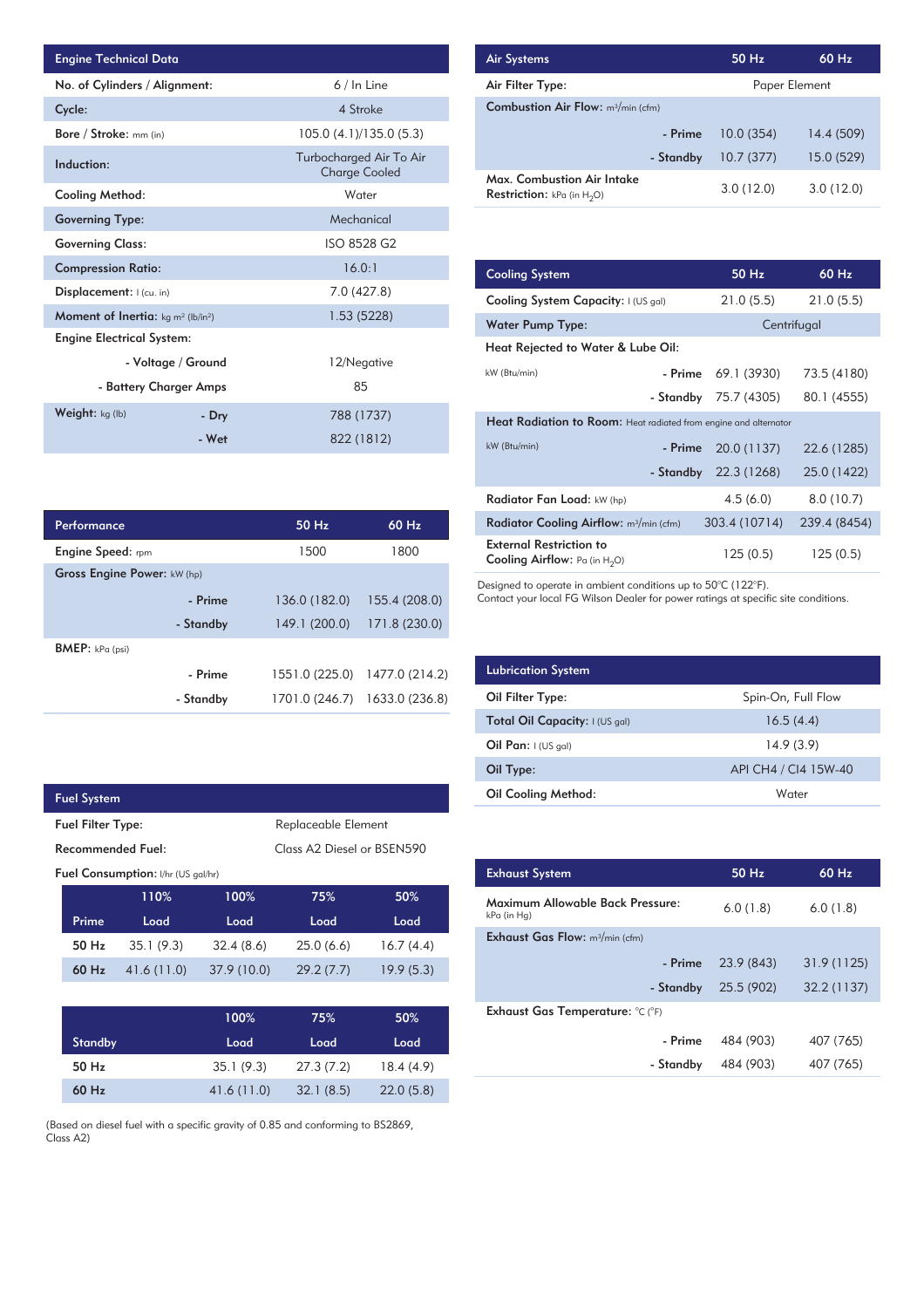| <b>Alternator Physical Data</b>   |                    | <b>Alternator Operating Data</b>          |
|-----------------------------------|--------------------|-------------------------------------------|
| Manufactured for FG Wilson by:    | Leroy Somer        | Overspeed: rpm                            |
| Model:                            | <b>MJB 250 MA4</b> | <b>Voltage Regulation: (Steady state)</b> |
| No. of Bearings:                  |                    | Wave Form NEMA $=$ TIF:                   |
| <b>Insulation Class:</b>          | H                  | Wave Form IEC $=$ THF:                    |
| <b>Winding Pitch Code:</b>        |                    | <b>Total Harmonic content LL/LN:</b>      |
| Wires:                            | 12 <sup>2</sup>    | Radio Interference:                       |
| <b>Ingress Protection Rating:</b> |                    | Radiant Heat: kW (Btu/min)                |
| <b>Excitation System:</b>         | <b>SHUNT</b>       | $-50$ Hz                                  |
| <b>AVR Model:</b>                 |                    | $-60$ Hz                                  |

| Alternator<br><b>Performance Data:</b>   |            |                                  | 50 Hz                |                 | 60 Hz                |                      |                      |                      |  |
|------------------------------------------|------------|----------------------------------|----------------------|-----------------|----------------------|----------------------|----------------------|----------------------|--|
| Data Item                                | 415/240V   | 400/230V<br>230/115V<br>200/115V | 380/220V<br>220/110V | 220/127V        | 480/277V<br>240/139V | 380/220V<br>220/110V | 240/120V<br>208/120V | 440/254V<br>220/127V |  |
| <b>Motor Starting</b><br>Capability* kVA |            |                                  |                      |                 |                      |                      |                      |                      |  |
| <b>Short Circuit</b><br>Capacity** %     | $\sim 100$ | <b>Contract</b>                  | $\sim 100$           | <b>Contract</b> | <b>Contract</b>      | $\sim 100$           | <b>State State</b>   | $\sim 100$           |  |
| <b>Reactances: Per Unit</b>              |            |                                  |                      |                 |                      |                      |                      |                      |  |
| Xd                                       |            |                                  |                      |                 |                      |                      |                      |                      |  |
| X'd                                      |            |                                  |                      |                 |                      |                      |                      |                      |  |
| $X^{\prime\prime}$ d                     |            |                                  |                      |                 |                      |                      |                      |                      |  |

Reactances shown are applicable to prime ratings.

\*Based on 30% voltage dip at 0.6 power factor and SHUNT excitation.

\*\*With optional permanent magnet generator or AREP excitation.

| Output Ratings Technical Data 50 Hz |        |       |          |           | Output Ratings Technical Data 60 Hz |  |       |        |          |  |
|-------------------------------------|--------|-------|----------|-----------|-------------------------------------|--|-------|--------|----------|--|
| Voltage                             | Prime: |       | Standby: |           | Voltage                             |  |       | Prime: | Standby: |  |
|                                     | kVA    | kW    | kVA      | kW        |                                     |  | kVA   | kW     | kVA      |  |
|                                     |        |       |          |           |                                     |  |       |        |          |  |
| 400/230V                            | 150.0  | 120.0 | 165.0    | 132.0     | 220/127V                            |  | 168.8 | 135.0  | 187.5    |  |
|                                     |        |       |          |           |                                     |  |       |        |          |  |
| 230/115V                            | 150.0  | 120.0 | 165.0    | $132.0$ , | 240/120V                            |  | 168.8 | 135.0  | 187.5    |  |
|                                     |        |       |          |           |                                     |  |       |        |          |  |
| 220/110V                            | 150.0  | 120.0 | 165.0    | 132.0     | 440/254V                            |  | 168.8 | 135.0  | 187.5    |  |
|                                     |        |       |          |           |                                     |  |       |        |          |  |
|                                     |        |       |          |           | 208/120V                            |  | 168.8 | 135.0  | 187.5    |  |
|                                     |        |       |          |           |                                     |  |       |        |          |  |
|                                     |        |       |          |           |                                     |  |       |        |          |  |
|                                     |        |       |          |           |                                     |  |       |        |          |  |
|                                     |        |       |          |           |                                     |  |       |        |          |  |